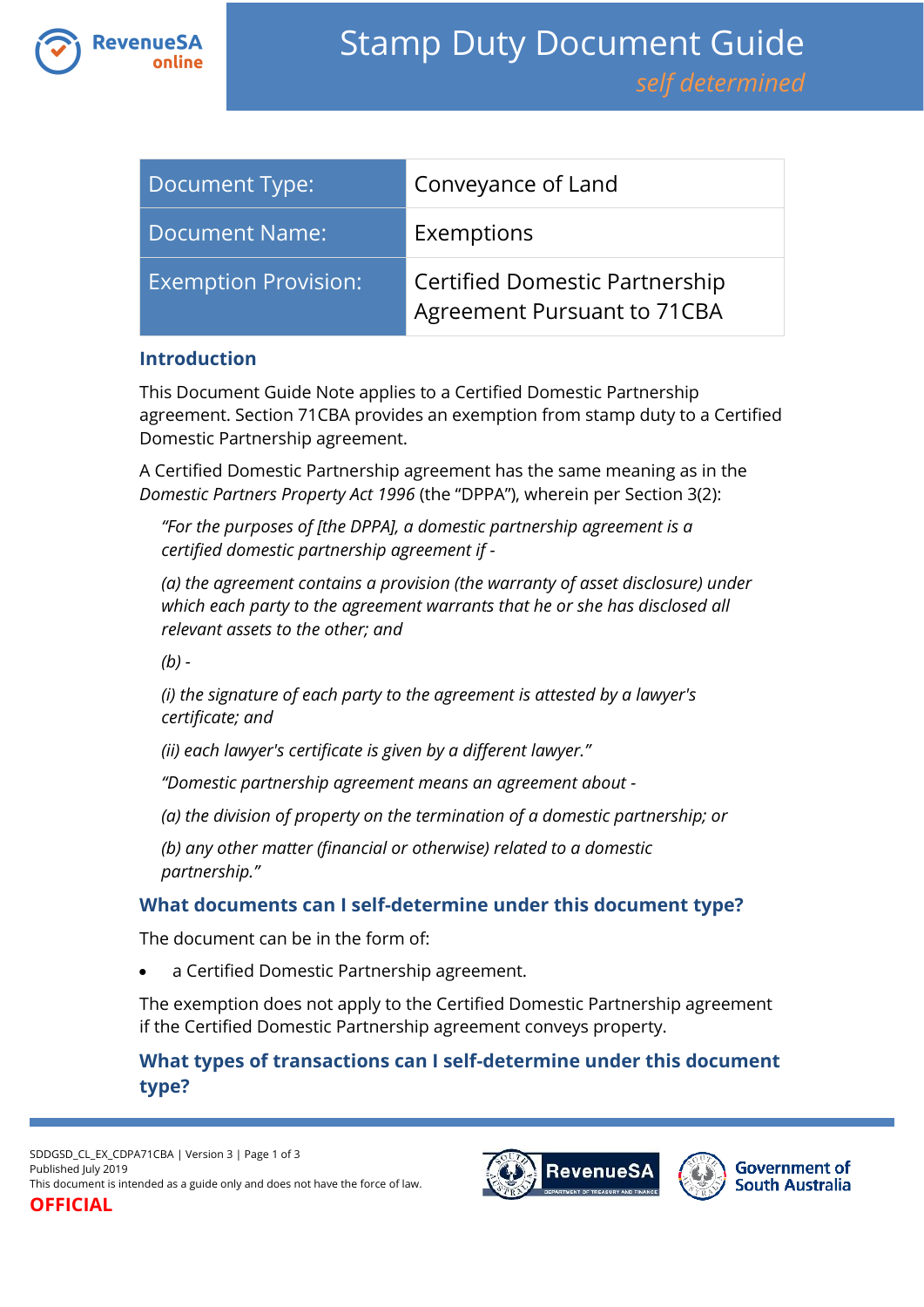

#### **Exemption**

A Certified Domestic Partnership agreement is exempt from stamp duty and must be self-determined under this document type.

The exemption does not apply to the Certified Domestic Partnership agreement if the Certified Domestic Partnership agreement conveys property.

#### The following similar transactions cannot be self-determined under this document type:

If a document conveys land by giving effect to, or consequential on, a Certified Domestic Partnership agreement (or a Property Adjustment order), you will need to refer to the document type:

## [Conveyance of Land | Exemptions | Pursuant to 71CBA](https://www.revenuesa.sa.gov.au/stampduty/stamp-duty-document-guide/self-determined/conveyance-of-land-exemptions/sddgsd_cl_ex_71cba)

A Property Adjustment order means an order of a court under Part 3 or Part 4 of the DPPA.

Note: with effect from 1 July 2010, South Australian legislative power in relation to the making of laws concerning the division of property of *de facto* partners upon their separation was referred to the Commonwealth.

Accordingly, documents based upon or resulting from the *Family Law Act 1975* (Cwlth), such as a Family Law agreement between, or a Family Law order in relation to, the parties of a former *de facto* relationship, may be exempt under Section 71CA. Other Document Guide Notes are available on the RevenueSA in relation to [Section 71CA.](https://www.revenuesa.sa.gov.au/stampduty/stamp-duty-document-guide/self-determined/conveyance-of-land-exemptions/sddgsd_cl_ex_71ca)

## **What evidence do I need to retain for audit purposes?**

For audit purposes, you will need to retain the following documentation either in paper form or electronic form:

- a copy of the documents; and
- brief details of any conveying document(s) related to the Certified Domestic Partnership agreement; and
- evidence that a stamp duty determination has been made (i.e. Certificate of Stamp Duty, Document ID or stamped document).

## **What Section(s) of the** *Stamp Duties Act 1923* **applies?**

Section 71CBA